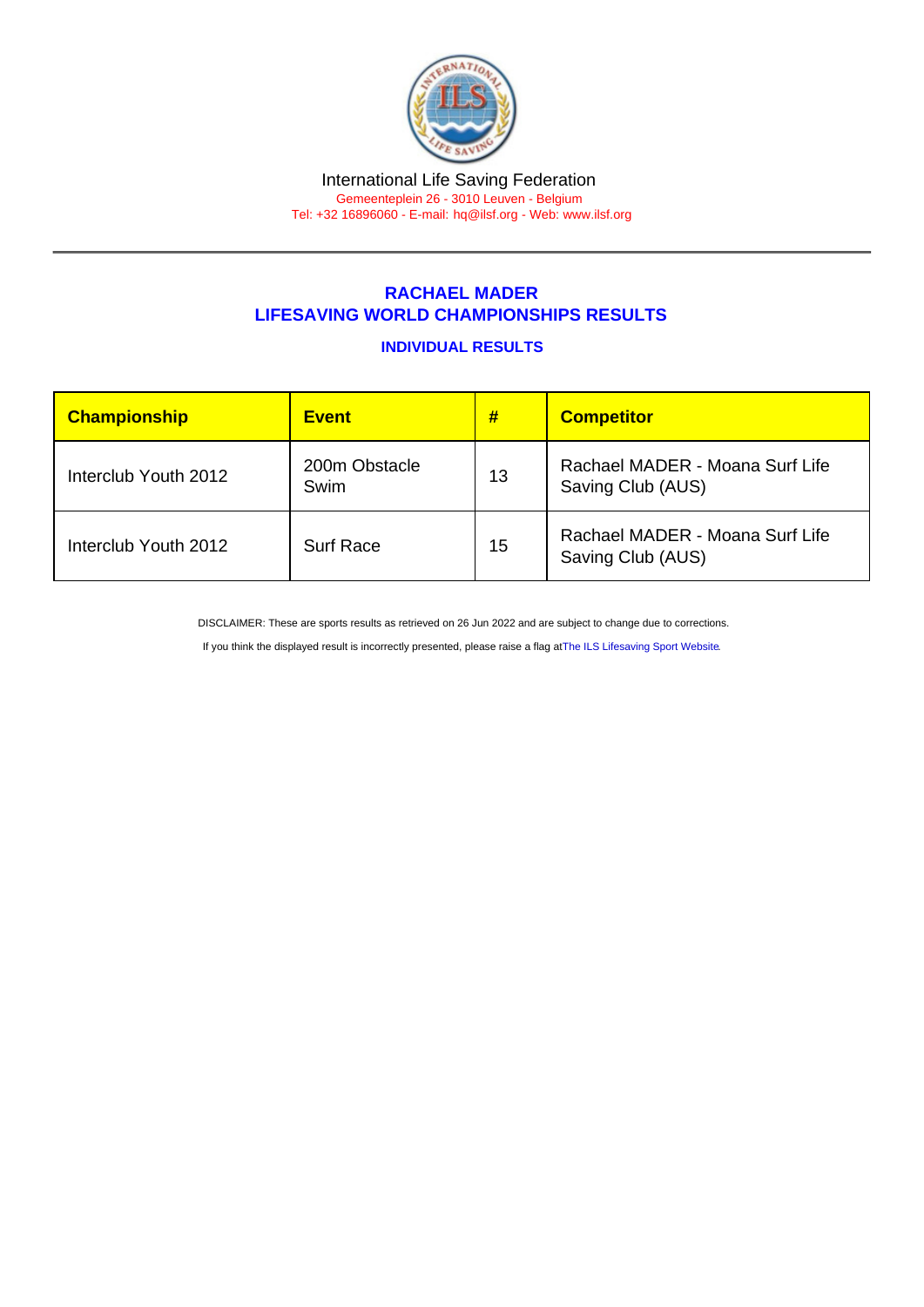## RACHAEL MADER LIFESAVING WORLD CHAMPIONSHIPS RESULTS

## TEAM RESULTS

| Championship            | Event                     | #              | <b>Competitors</b>                                                                                                    |
|-------------------------|---------------------------|----------------|-----------------------------------------------------------------------------------------------------------------------|
| Interclub Youth<br>2012 | Line Throw                | $\overline{3}$ | Moana Surf Life Saving Club<br>(AUS)<br>Rachael MADER, Bronwyn<br><b>WOLFAARDT</b>                                    |
| Interclub Youth<br>2012 | Oceanman/Oceanwoman Relay | $\overline{4}$ | Wanda Surf Life Saving Club<br>(AUS)<br>Emma HAGE, Llani HYER-<br><b>WARTON, Jessica</b><br>LAURICELLA, Rachael MADER |
| Interclub Youth<br>2012 | 4x50m Obstacle Relay      | 5              | Moana Surf Life Saving Club<br>(AUS)<br>Czenya CAVOURAS, Rachael<br>MADER, Lily WARRICK,<br><b>Bronwyn WOLFAARDT</b>  |
| Interclub Youth<br>2012 | <b>Rescue Tube Rescue</b> | 5              | Moana Surf Life Saving Club<br>(AUS)<br>Czenya CAVOURAS, Rachael<br>MADER, Lily WARRICK,<br><b>Bronwyn WOLFAARDT</b>  |
| Interclub Youth<br>2012 | 4x25m Manikin Relay       | 6              | Moana Surf Life Saving Club<br>(AUS)<br>Czenya CAVOURAS, Rachael<br>MADER, Lily WARRICK,<br><b>Bronwyn WOLFAARDT</b>  |